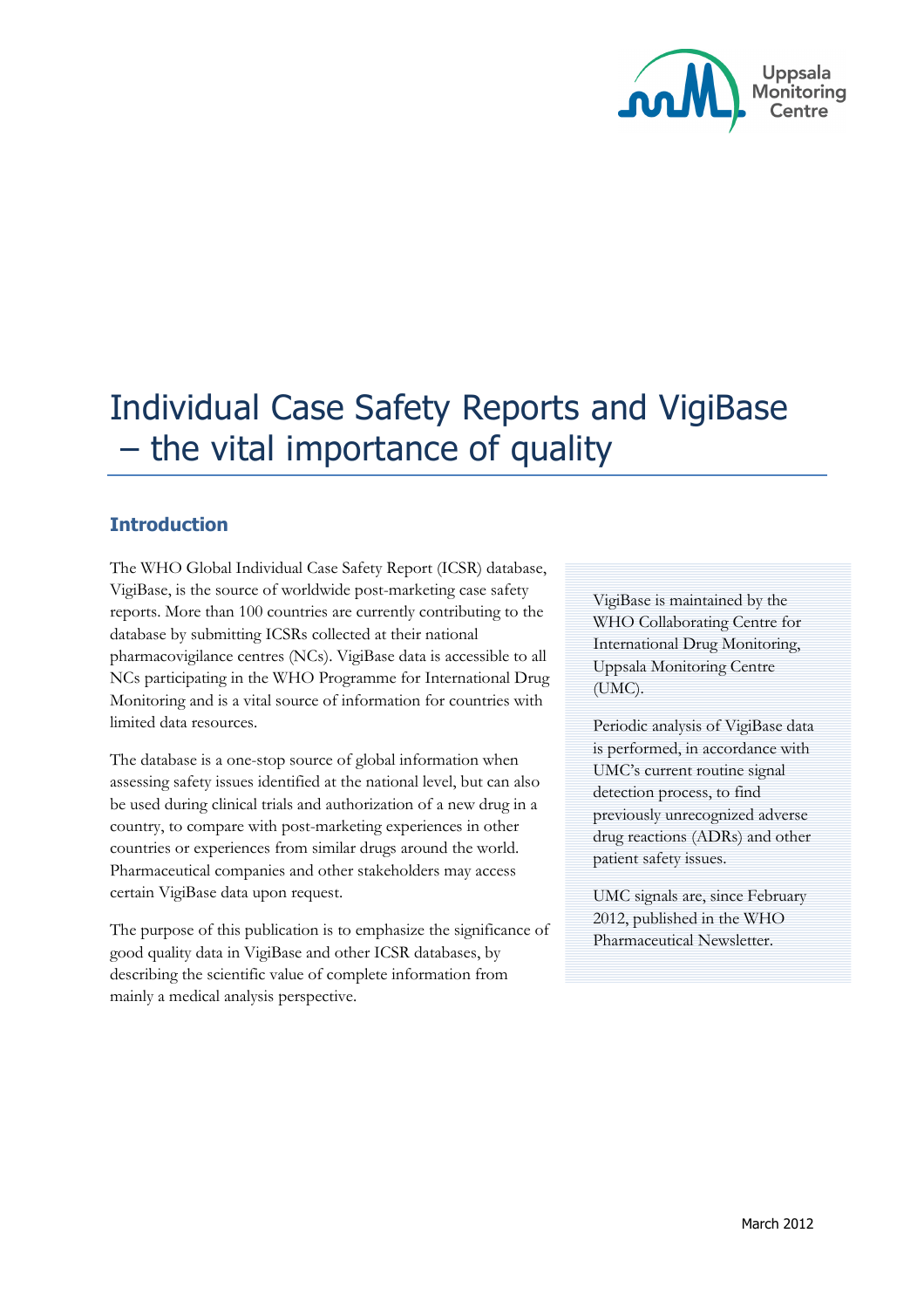

# **Quality of VigiBase**

UMC is constantly working on improving the quality of VigiBase, both when it comes to input of data and to output of data. A fundamental requirement for the quality of an ICSR database is that the data is up to date. As underreporting is a major problem in post-marketing reporting systems, each report is valuable. Both frequency of reporting and the numbers of reports submitted to VigiBase are quantitative measures. Just as essential is the quality of the data submitted.

- To ascertain the availability of high quality data in VigiBase, members of the WHO Programme are expected to transmit complete ICSRs to UMC, in compliance with the World Health Assembly agreement for founding the WHO Programme.
- Members of the WHO Programme are expected to submit ICSRs to VigiBase at least every quarter and preferably more frequently than once a month.
- Members of the WHO Programme are expected to submit all post-marketing ICSRs to VigiBase, irrespective of their origin, source/reporter type, causality, and seriousness.

UMC is actively promoting the international ICSR standard exchange format; International Conference on Harmonization E2B (ICH E2B). This format includes all relevant data fields, which allows for a comprehensive medical analysis of the data.

## • UMC strongly recommends WHO Programme members to use the ICH E2B format to submit data to VigiBase.

#### Good quality data is a worldwide patient safety concern

Individual case safety reports constitute a key resource for the early identification of patient safety issues in relation to medicines.

The quality of data in ICSR databases is crucial; the consequence of poor quality data is the risk of drawing wrong or delayed conclusions about a patient or a safety signal, which in turn could lead to patients being harmed unnecessarily.

UMC has, together with the Swiss Agency for Therapeutic Products (Swissmedic), developed an ICSR management tool (VigiFlow) that allows for new countries entering the WHO Programme and countries with limited resources to use the ICH E2B format. This means that more and more countries have the prerequisites for managing and transmitting high quality ICSRs.

UMC recently reintroduced a tool for indicating how complete the data is given on a report; the Documentation grading – completeness score. The score is used to identify problems of missing data in reports received from NCs and aims to help countries to improve their ways of collecting, managing and transmitting complete ICSRs.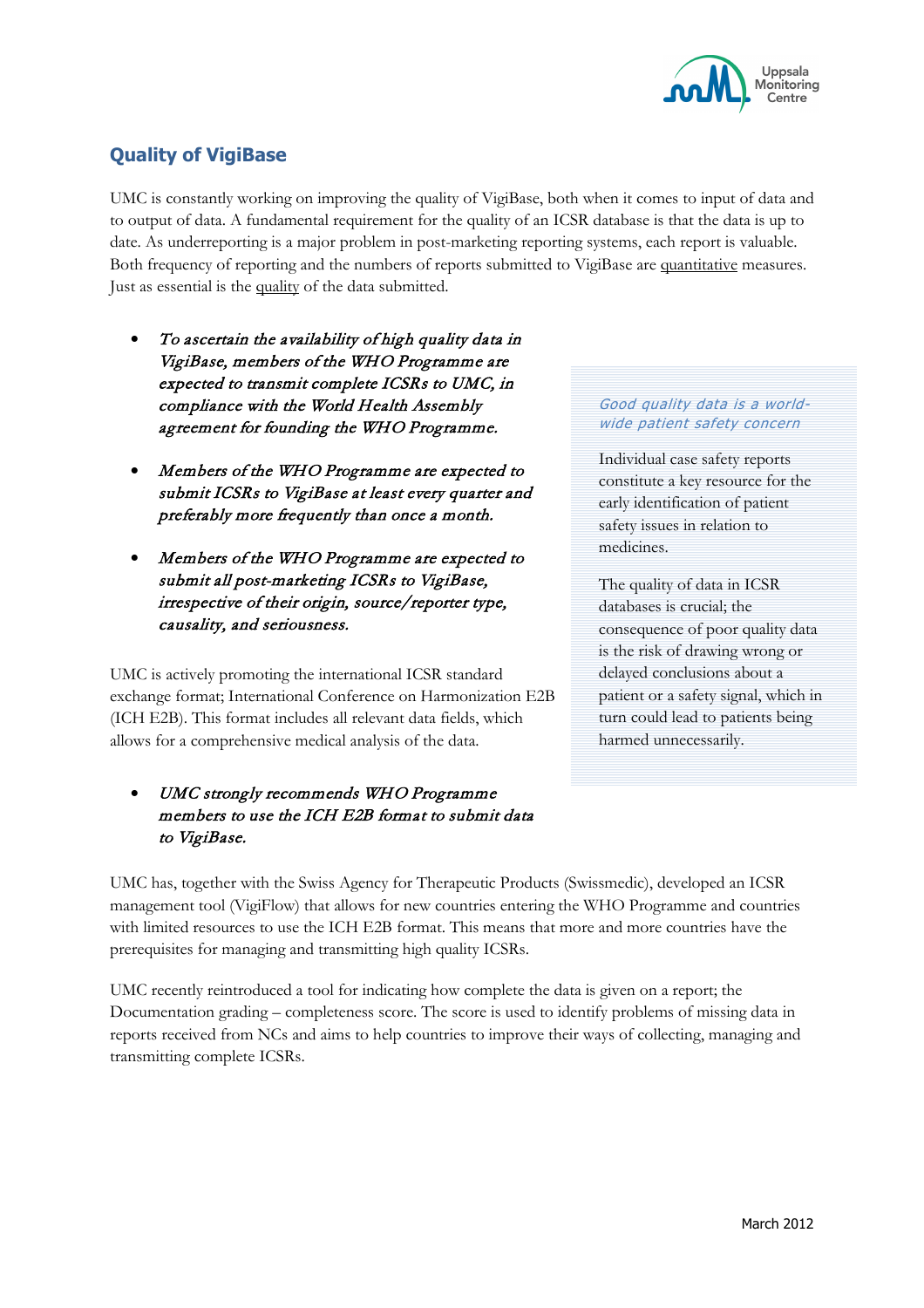

## Minimum administrative ICSR information

The minimum administrative information needed for the processing and identification of a report in VigiBase is:

- sender's unique case identification number
- worldwide unique case identification number,
- sender identifier, and
- date of receipt of most recent information.

The three first fields are critical to correctly identify reports, and to identify duplicate reports – this is particularly important in an international database. The date of most recent information is essential for correctly handling follow-up information; again avoiding duplication.

## Minimum information for a valid ICSR

The minimum information needed for a valid report according to ICH E2B is:

- one identifiable patient,
- one identifiable reporter,
- one reaction/event, and
- one suspect drug.

#### The patient and reporter administrative information (name and contact details) is confidential and should NOT be sent to VigiBase, in accordance with the guidance in ICH E2B (below).

*From ICH E2B Data Elements for Transmission of Individual Case Safety Reports* **A.2.1.1 Reporter identifier** (name or initials) *User Guidance: The identification of the reporter may be prohibited by certain national confidentiality laws or directives. The information is only provided when it is in conformance with the confidentiality requirements and this guidance applies to all the subsections of A.2.1. Notwithstanding the above, at least one subsection should be completed to fulfill the general need of having an identifiable reporter. If only the name of the reporter is known and it is prohibited to provide it because of confidentiality requirements, initials can be used.* **B.1.1 Patient** (name or initials) *User Guidance:*

*The identification of the patient may be prohibited by certain national confidentiality laws or directives. The information is only provided when it is in conformance with the confidentiality requirements. This also applies to medical record number(s) (B.1.1.1).*

#### Essential information for medical assessment of ICSRs

An inherent problem in pharmacovigilance is that most case reports concern suspected adverse drug reactions. Adverse reactions are rarely specific for the drug, diagnostic tests are usually absent and a rechallenge is rarely ethically justified.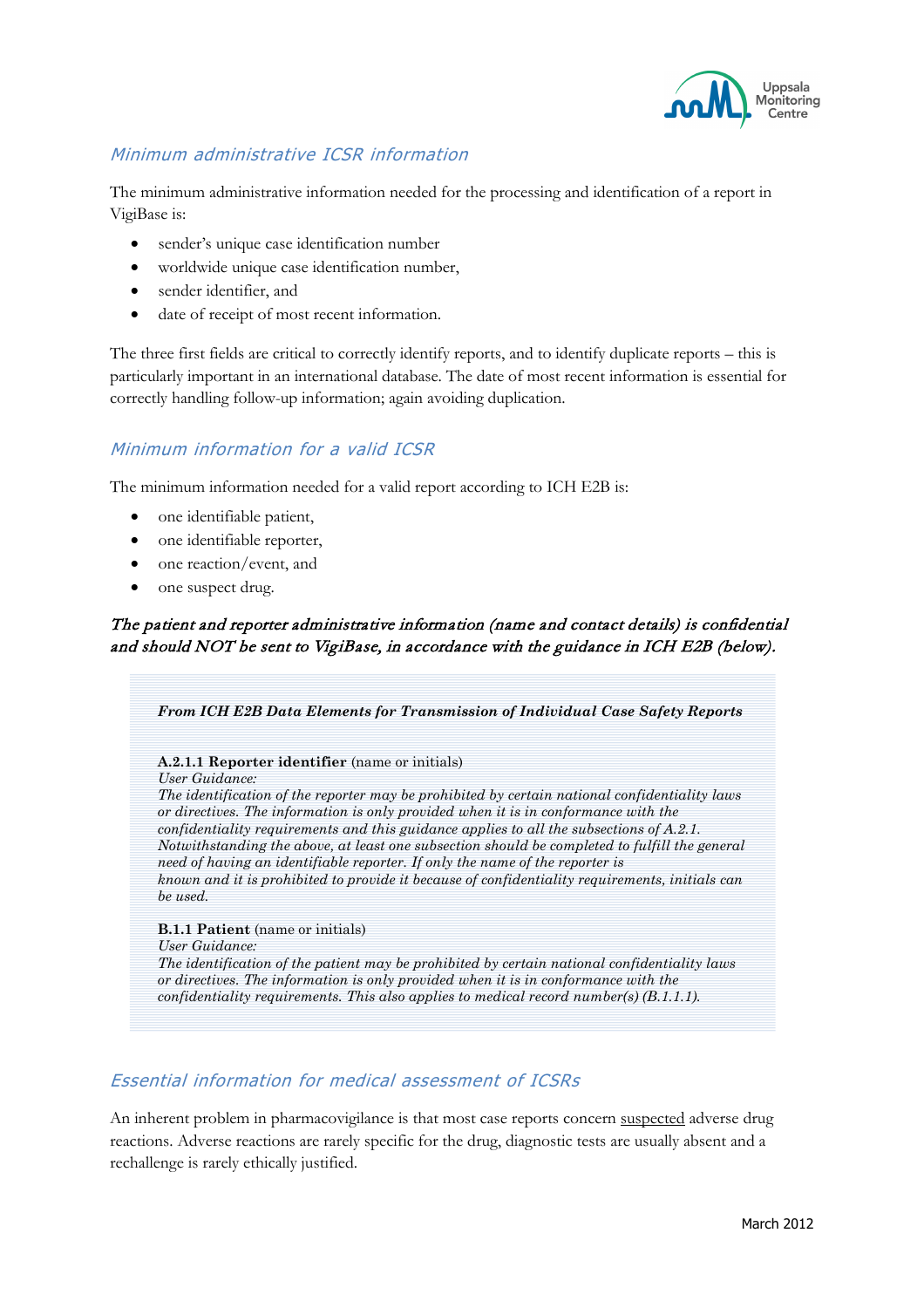

In practice few adverse reactions are 'certain' or 'unlikely'; most are somewhere in between these extremes, i.e. 'possible' or 'probable'. Evaluating a causal relationship between a drug and an adverse event is complex, and different approaches are used: they may be context dependent. One feature is common to all approaches: the more information the easier the assessment, and more likely to be correct. It is also common to found agreement on some essential fields of information needed.

For an example, Table 1 summarizes the minimum information needed to be able to assign a *certain, probable, possible* or *unlikely* relationship with a drug using the WHO causality assessment descriptions.

| <b>Causality term</b> | <b>Assessment criteria</b>                                                                                                                                                     | <b>Information on ICSR</b>                                                                                |
|-----------------------|--------------------------------------------------------------------------------------------------------------------------------------------------------------------------------|-----------------------------------------------------------------------------------------------------------|
| Certain               | Event or laboratory test abnormality,<br>$\bullet$<br>with plausible time relationship to drug<br>intake                                                                       | Drug(s)<br>$\bullet$                                                                                      |
|                       | Cannot be explained by disease or other<br>$\bullet$<br>drugs                                                                                                                  |                                                                                                           |
|                       | Response to withdrawal plausible<br>$\bullet$<br>(pharmacologically, pathologically)                                                                                           | <b>Reaction/event (or laboratory</b><br>$\bullet$<br>test)                                                |
|                       | Rechallenge satisfactory, if necessary<br>$\bullet$                                                                                                                            |                                                                                                           |
|                       | Event definitive pharmacologically or<br>$\bullet$<br>phenomenologically (i.e. an objective<br>and specific medical disorder or a<br>recognized pharmacological<br>phenomenon) | <b>Time to onset</b><br>$\bullet$<br>time interval from<br>$\Omega$<br>start of drug<br>administration to |
| Probable              | Event or laboratory test abnormality,<br>$\bullet$<br>with reasonable time relationship to<br>drug intake                                                                      | onset of ADR<br>or<br>dates of drug<br>$\circ$                                                            |
|                       | Unlikely to be attributed to disease or<br>$\bullet$<br>other drugs                                                                                                            | treatment and<br>reaction/event (or<br>laboratory test)                                                   |
|                       | Response to withdrawal clinically<br>$\bullet$<br>reasonable                                                                                                                   |                                                                                                           |
|                       | Rechallenge not required<br>$\bullet$                                                                                                                                          | <b>Indications for use of drugs</b><br>$\bullet$                                                          |
| Possible              | Event or laboratory test abnormality,<br>$\bullet$<br>with reasonable time relationship to<br>drug intake                                                                      | <b>Dechallenge information</b><br>$\bullet$                                                               |
|                       | Could also be explained by disease or<br>$\bullet$<br>other drugs                                                                                                              | <b>Rechallenge information</b><br>$\bullet$<br><b>Relevant medical history</b><br>$\bullet$               |
|                       | Information on drug withdrawal may be<br>$\bullet$<br>lacking or unclear                                                                                                       |                                                                                                           |
| Unlikely              | Event or laboratory test abnormality,<br>$\bullet$<br>with a time to drug intake that makes a<br>relationship improbable (but not<br>impossible)                               | <b>Case narrative</b><br>$\bullet$                                                                        |
|                       | Disease or other drugs provide plausible<br>$\bullet$<br>explanations                                                                                                          |                                                                                                           |

#### **Table 1. WHO assessment causality descriptions and corresponding information on ICSR.**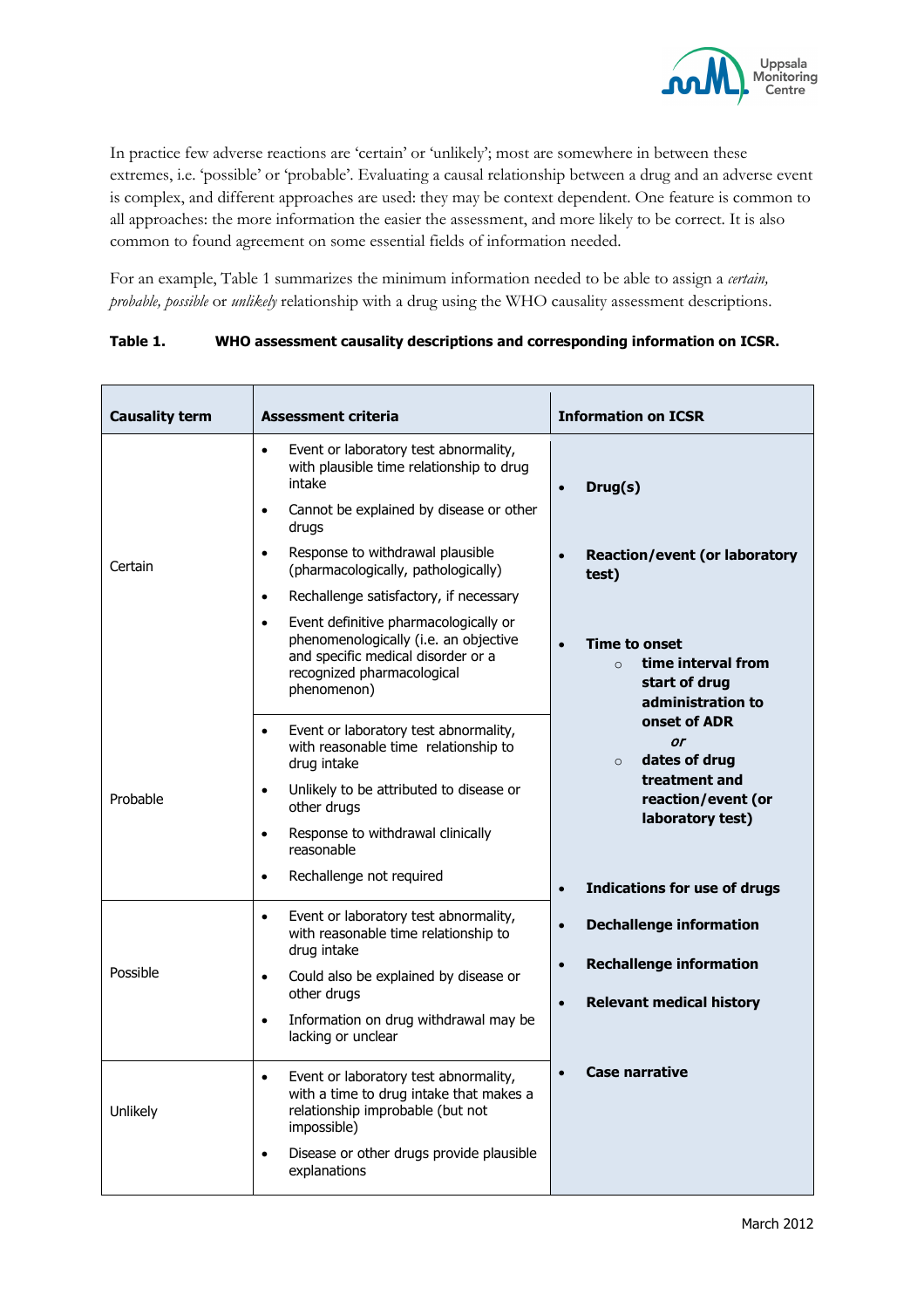

In addition to the data fields needed for making a causality assessment, further information may be crucial for making a valid medical assessment of an ICSR. Table 2 summarizes important information that may be available on an ICSR, the reason for its importance, and the consequences of it not being available for analysis.

#### **Table 2. Important information for making valid medical assessments of ICSRs, and the reason for its importance.**

| <b>Information on ICSR</b>                             | <b>Reason for importance</b>                                                                                                                                                             | <b>Consequences of missing data</b>                                                                                                              |  |  |
|--------------------------------------------------------|------------------------------------------------------------------------------------------------------------------------------------------------------------------------------------------|--------------------------------------------------------------------------------------------------------------------------------------------------|--|--|
| Administrative information                             |                                                                                                                                                                                          |                                                                                                                                                  |  |  |
| Country                                                | Identify the original country of the<br>report.                                                                                                                                          | Miss reports for geographical specific<br>analyses/stratification.                                                                               |  |  |
| Type of report                                         | Important especially when type is other<br>than spontaneous report, e.g. clinical<br>trial report.                                                                                       | Risk of signalling problems based on<br>clinical study data, since these reports<br>are valued differently.                                      |  |  |
| Qualification of reporter                              | Indicates a valid reporter and if the<br>reporter has made a clinical assessment.                                                                                                        | Risk of missing concerns and evidence<br>from different reporter backgrounds.                                                                    |  |  |
| Literature references                                  | Identify published case reports<br>which often include more information<br>than captured in the ICSR.                                                                                    | Risk of incorrect conclusion about a<br>single patient but also about a possible<br>broader drug problem.                                        |  |  |
| <b>Patient information</b>                             |                                                                                                                                                                                          |                                                                                                                                                  |  |  |
| Age of patient                                         | Indicates a valid patient and possibly<br>different risk.                                                                                                                                | Risk of incorrect conclusion about a<br>single patient.<br>Not possible to make age specific<br>analyses/stratification.                         |  |  |
| Sex of patient                                         | Indicates a valid patient and possibly<br>different risk.                                                                                                                                | Risk of incorrect conclusion about a<br>single patient.<br>Not possible to make gender specific<br>analyses/stratification.                      |  |  |
| Medical history and<br>past drug history of<br>patient | Helps characterize the individual patient.<br>Contributes with valuable information<br>when possible confounding factors are<br>investigated in a general overview of a<br>drug problem. | Risk of incorrect conclusions about a<br>single patient as well as in an overview<br>of a drug problem.                                          |  |  |
| Death information                                      | Helps to characterize reaction/event.<br>Gives information on the seriousness of<br>the case.<br>Helps to focus on the more important<br>issues.                                         | Risk of incorrect conclusions about a<br>single patient but also about a possible<br>drug problem.<br>Risk of focusing on less important issues. |  |  |
| Seriousness                                            | Helps to characterize reaction/event.<br>Gives information on the seriousness of<br>the case.<br>Helps to focus on the more important<br>issues.                                         | Risk of incorrect conclusions about a<br>single patient but also about a possible<br>drug problem.<br>Risk of focusing on less important issues. |  |  |
| Parent-child information                               | Identify parent drug exposure resulting<br>in reaction/event in foetus/child.                                                                                                            | Risk of missing safety issues related to<br>parent-child exposure.                                                                               |  |  |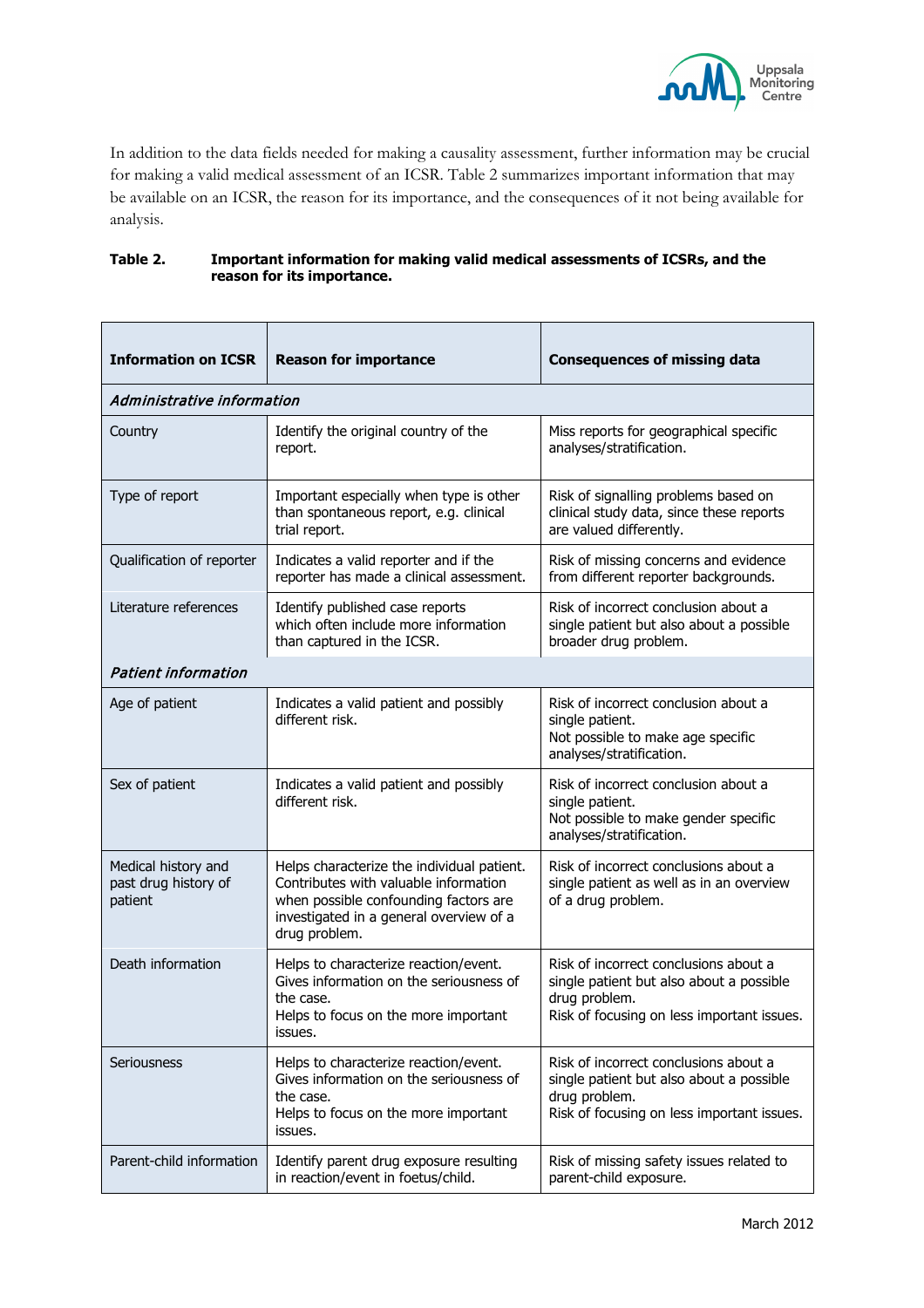

| <b>Reaction information</b>        |                                                                                                                                                                                                                                                                                                                                         |                                                                                                                                               |  |  |
|------------------------------------|-----------------------------------------------------------------------------------------------------------------------------------------------------------------------------------------------------------------------------------------------------------------------------------------------------------------------------------------|-----------------------------------------------------------------------------------------------------------------------------------------------|--|--|
| Reaction/event                     | As precise and correct description of the<br>reaction/event as possible is of utmost<br>importance for evaluation. Applies to<br>both the reaction/event as originally<br>reported and the coded reaction/event.                                                                                                                        | Risk of incorrect conclusions about a<br>single patient but also about a possible<br>drug problem.                                            |  |  |
| Date of onset of<br>reaction/event | Needed to calculate time to onset, in<br>order to evaluate the time relationship<br>between drug and reaction/event.                                                                                                                                                                                                                    | Unable to confirm the time relationship<br>between drug and reaction/event;<br>cannot do complete causality<br>assessment.                    |  |  |
| Outcome of<br>reaction/event       | Indicates the seriousness of the<br>reaction/event and further characterizes<br>a clinical event.<br>Needed to determine outcome of<br>dechallenge when drug was withdrawn.                                                                                                                                                             | Unable to confirm a relationship between<br>drug and reaction/event and assess<br>impact.<br>Risk of focusing on less important issues.       |  |  |
| Laboratory findings                | Helps verifying and characterizing the<br>reaction/event.                                                                                                                                                                                                                                                                               | Lead to incorrect conclusion about a<br>single patient but also about a possible<br>drug problem.                                             |  |  |
| Drug information                   |                                                                                                                                                                                                                                                                                                                                         |                                                                                                                                               |  |  |
| Drug                               | As precise and correct description as<br>possible of the medical product, including<br>trade name and drug characterization<br>(suspected/interacting/concomitant), is<br>of utmost importance for evaluation.                                                                                                                          | Risk of incorrect conclusion about a<br>single patient but also about a possible<br>drug problem.                                             |  |  |
| Drug start- and stop<br>dates      | Needed to calculate time to onset and<br>duration of treatment.<br>Stop date might be an indication that the<br>reaction prompted cessation of<br>treatment.                                                                                                                                                                            | Unable to confirm time relationship<br>between drug and reaction/event;<br>cannot do complete causality<br>assessment.                        |  |  |
| Time to onset                      | Time to onset reported as the time<br>interval between start of drug and<br>reaction onset is important if drug start-<br>and reaction start dates are missing.<br>Needed to evaluate the time relationship<br>between drug and reaction/event.                                                                                         | Unable to confirm time relationship<br>between drug and reaction/event;<br>cannot do complete causality<br>assessment.                        |  |  |
| Drug administration<br>data        | Identify problems related to form,<br>strength or route of administration of a<br>medicinal product.                                                                                                                                                                                                                                    | Unable to investigate certain hypothesis<br>based on influence of form, strength or<br>route of administration on a<br>reaction/event.        |  |  |
| Dose                               | Important from a pharmacological point<br>of view.<br>Identify non-optimal use of drug,<br>resulting in reaction/event.                                                                                                                                                                                                                 | Lead to incorrect conclusion about a<br>single patient but also about a possible<br>drug problem.                                             |  |  |
| Indication                         | The reaction/event may be influenced by<br>the indication; i.e. the patient's<br>underlying disease. Especially important<br>if the drug may be used for very different<br>indications.<br>May give hint on route of administration,<br>of importance if the route of<br>administration data is missing.<br>May identify off label use. | Risk of incorrect conclusions if drug is<br>used for very different indications;<br>confounding by indication should always<br>be considered. |  |  |